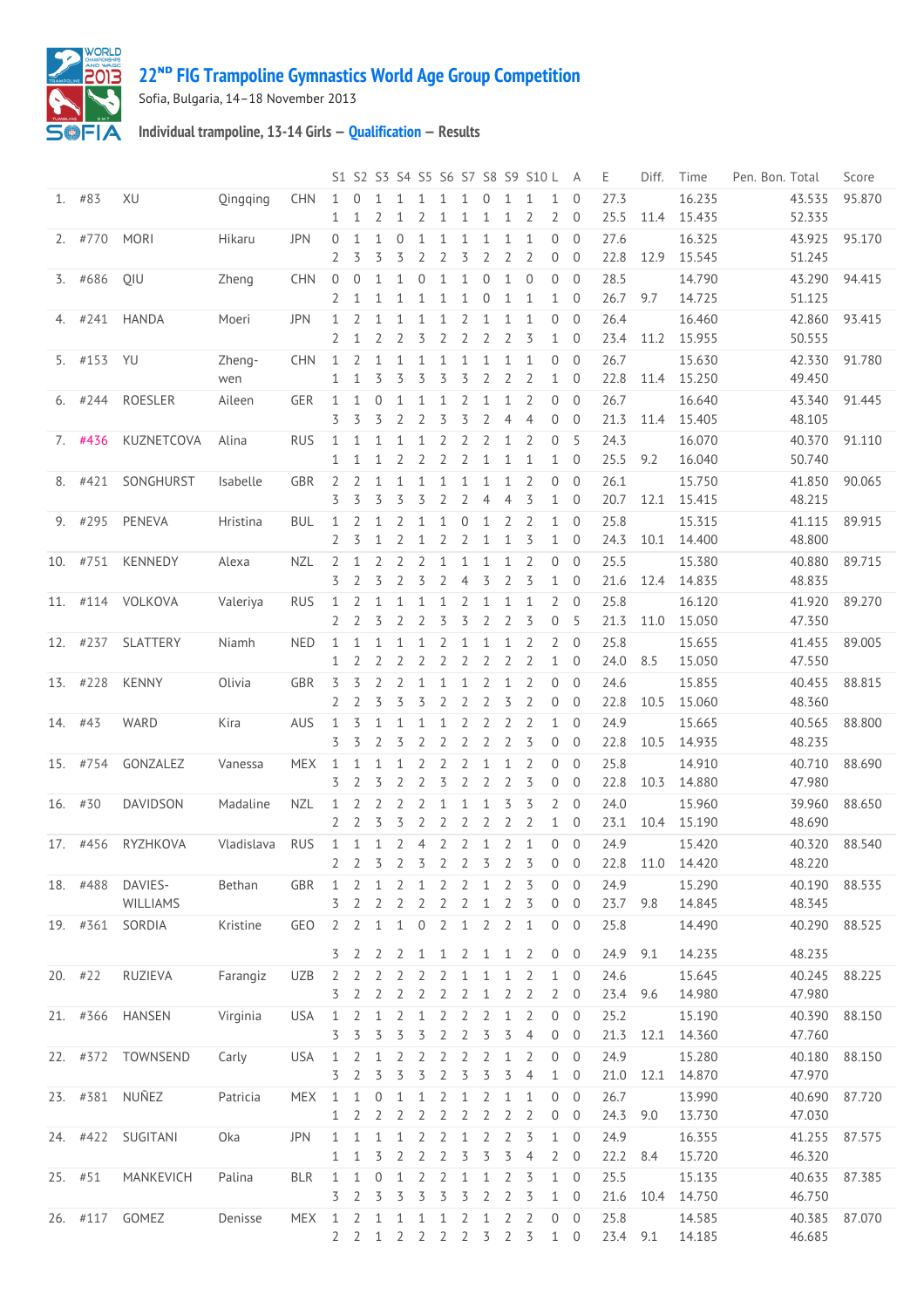|         |          | 27. #471 HOARE  | Cassandra     | AUS        | 1<br>2         | 1<br>1         | 2<br>2         | $\mathbf{1}$<br>3 | 1<br>2         | 2<br>3            | 1<br>4              | 1<br>$\overline{4}$ | 2<br>3                           | 2<br>3         | $\overline{0}$<br>$\mathbf{1}$ | $\overline{0}$<br>$\overline{0}$ | 25.8<br>21.6 | 9.1  | 15.230<br>14.475 | 41.030<br>45.175 | 86.205 |
|---------|----------|-----------------|---------------|------------|----------------|----------------|----------------|-------------------|----------------|-------------------|---------------------|---------------------|----------------------------------|----------------|--------------------------------|----------------------------------|--------------|------|------------------|------------------|--------|
| 28. #15 |          | <b>HAKKAART</b> | Lucia         | <b>SUI</b> | 2              | $\overline{2}$ | 1              | 1                 | 2              | $\mathbf{1}$      | 2                   | $\mathbf{1}$        | 2                                | 3              | $\overline{0}$                 | - 5                              | 23.4         |      | 14.605           | 38.005           | 86.020 |
|         |          |                 |               |            | 2              | 2              | 2              | 2                 | 2              | 2                 | $\overline{2}$      | $\overline{2}$      | 2                                | 2              | $\mathbf{1}$                   | $\overline{0}$                   | 23.7         | 9.7  | 14.615           | 48.015           |        |
|         | 29. #116 | AMEDICK         | Carlotta      | <b>GER</b> | 1<br>3         | 1<br>3         | 1<br>2         | 2<br>3            | 2<br>3         | $\mathbf{1}$<br>3 | $\overline{2}$<br>3 | $\overline{2}$<br>3 | $\overline{2}$<br>$\overline{2}$ | 1<br>3         | $\mathbf{1}$<br>$\mathbf{1}$   | $\overline{0}$<br>$\mathbf 0$    | 25.2<br>21.3 | 9.9  | 15.050<br>14.410 | 40.250<br>45.610 | 85.860 |
|         |          | 30. #604 JENSEN | Sara Lin-     | <b>DEN</b> | 2              | 1              | 1              | 2                 | 1              | 1                 | 2                   | 2                   | $\mathbf{1}$                     | 3              | 1                              | $\mathbf{0}$                     | 24.9         |      | 14.900           | 39.800           | 85.835 |
|         |          |                 | dahl          |            | 2              | 2              | 3              | 3                 | 3              | $\overline{2}$    | 3                   | $\overline{2}$      | 2                                | $\overline{2}$ | $\overline{2}$                 | $\overline{0}$                   | 22.2         | 8.8  | 15.035           | 46.035           |        |
|         | 31. #692 | KLESZCZ         | Krystyna      | POL        | 1              | 2              | $\mathbf 1$    | 2                 | 2              | $\mathbf{1}$      | $\overline{2}$      | $\mathbf{1}$        | $\mathbf{1}$                     | 1              | $1 \quad 0$                    |                                  | 25.5         |      | 15.085           | 40.585           | 85.655 |
|         |          |                 |               |            | 2              | 3              | 3              | 2                 | 3              | $\overline{2}$    | 3                   | 3                   | 3                                | 3              | $\overline{2}$                 | $\overline{0}$                   | 21.3         | 9.0  | 14.770           | 45.070           |        |
|         | 32. #403 | <b>BUCHHOLZ</b> | Char-         | <b>GER</b> | 2              | 2              | $\mathbf 1$    | $\mathbf{1}$      | 2              | 2                 | 2                   | $\overline{2}$      | 2                                | 2              | $\overline{0}$                 | $\mathbf{0}$                     | 24.6         |      | 14.990           | 39.590           | 85.375 |
|         |          |                 | maine         |            | 3              | 2              | 3              | $\overline{2}$    | 3              | 3                 | 3                   | 3                   | 3                                | 3              | $\overline{0}$                 | $\mathbf 0$                      | 21.6         | 9.7  | 14.485           | 45.785           |        |
|         | 33. #411 | MOREAU          | Manon         | <b>FRA</b> | 2              | 2              | 1              | 2                 | 1              | 2                 | 2                   | $\overline{2}$      | 3                                | 3              | $\overline{0}$                 | $\overline{0}$                   | 24.0         |      | 14.615           | 38.615           | 85.120 |
|         |          |                 |               |            | 3              | 2              | 2              | 2                 | 2              | $\overline{2}$    | $\overline{2}$      | $\overline{2}$      | $\overline{2}$                   | 2              | $\overline{0}$                 | $\overline{0}$                   | 23.7         | 7.6  | 15.205           | 46.505           |        |
|         | 34. #575 | BAHAMOLAVA      | Valiansina    | <b>BLR</b> | 1              | $\mathbf{1}$   | $\mathbf 1$    | 1                 | 2              | $\overline{2}$    | $\overline{2}$      | $\mathbf{1}$        | $\mathbf{1}$                     | 3              | $\overline{0}$                 | $\overline{0}$                   | 25.5         |      | 14.565           | 40.065           | 84.870 |
|         |          |                 |               |            | 3              | 3              | 3              | 3                 | 3              | $\overline{2}$    | 3                   | 3                   | 2                                | 3              | 0                              | $\overline{0}$                   | 21.6         | 9.1  | 14.105           | 44.805           |        |
|         | 35. #727 | <b>MULLER</b>   | Janina        | SUI        | 1              | 1              | 1              | $\mathbf{1}$      | $\mathbf{1}$   | 2                 | 2                   | $\overline{2}$      | $\overline{2}$                   | 2              | $\overline{0}$                 | $\mathbf{0}$                     | 25.5         |      | 14.965           | 40.465           | 84.495 |
|         |          |                 |               |            | 3              | 2              | 3              | 4                 | 2              | 3                 | 3                   | 3                   | $\overline{2}$                   | 3              | $\overline{2}$                 | $\mathbf 0$                      | 21.0         | 9.0  | 14.030           | 44.030           |        |
|         | 36. #538 | VAN OOIJEN      | Jessie        | <b>NED</b> | 1              | 2              | 1              | 1                 | 2              | 2                 | 2                   | 2                   | $\overline{2}$                   | 3              | $\overline{0}$                 | $\overline{0}$                   | 24.6         |      | 14.255           | 38.855           | 84.230 |
|         |          |                 |               |            | 3              | 3              | 3              | 2                 | 3              | 3                 | $\overline{2}$      | $\overline{2}$      | $\overline{2}$                   | 3              | $\mathbf 0$                    | $\overline{0}$                   | 22.2         | 9.6  | 13.575           | 45.375           |        |
|         | 37. #121 | <b>RIOJAS</b>   | Anaelisa      | <b>MEX</b> | $\overline{2}$ | 2              | 2              | 2                 | 2              | 2                 | 3                   | 2                   | 2                                | 2              | $\mathbf{1}$                   | $\overline{0}$                   | 23.4         |      | 14.775           | 38.175           | 83.795 |
|         |          |                 |               |            | 2              | 2              | 2              | 1                 | 2              | 2                 | $\mathbf 1$         | $\overline{2}$      | 3                                | 3              | $\mathbf{1}$                   | $\overline{0}$                   | 23.7         | 7.4  | 14.520           | 45.620           |        |
| 38.     | #461     | STEVENSON       | Elizabeth     | <b>NZL</b> | $\mathbf{1}$   | 1              | $\mathbf{1}$   | $\mathbf{1}$      | $\mathbf{1}$   | $\mathbf{1}$      | $\mathbf 1$         | $\overline{2}$      | $\mathbf{1}$                     | 2              | 0                              | $\mathbf{0}$                     | 26.4         |      | 15.055           | 41.455           | 83.270 |
|         |          |                 |               |            | 3              | 3              | 3              | 3                 | 3              | 3                 | 3                   | 3                   | $\overline{4}$                   |                |                                | 0                                | 18.6         | 10.3 | 12.915           | 41.815           |        |
|         | 39. #354 | SANTOS          | Inês          | POR        | 1              | 2              | 2              | 2                 | 2              | 2                 | 2                   | $\mathbf{1}$        | $\mathbf{1}$                     | $\overline{2}$ | $\mathbf{0}$                   | $\overline{0}$                   | 24.9         |      | 14.535           | 39.435           | 82.875 |
|         |          |                 |               |            | 2              | 3              | 3              | 3                 | 3              | 3                 | 3                   | 3                   | 3                                | 3              | 2                              | $\overline{0}$                   | 20.7         | 8.5  | 14.240           | 43.440           |        |
|         | 40. #722 | <b>HEKELE</b>   | Sara          | AUT        | 1              | 2              | $\mathbf{1}$   | 3                 | 3              | 2                 | 3                   | 3                   | 2                                | $\overline{2}$ | $\overline{0}$                 | $\overline{0}$                   | 23.4         |      | 14.470           | 37.870           | 82.565 |
|         |          |                 |               |            | 3              | 3              | 2              | 3                 | 2              | 2                 | $\overline{2}$      | $\overline{2}$      | 3                                | 3              | $\overline{0}$                 | $\overline{0}$                   | 22.5         | 7.9  | 14.295           | 44.695           |        |
|         |          |                 |               | <b>AUS</b> | 2              | 2              | $\overline{2}$ | 1                 | 3              | 2                 | 2                   | $\overline{2}$      | $\overline{2}$                   | 2              | $\overline{0}$                 | $\mathbf{0}$                     | 24.0         |      | 14.790           |                  |        |
|         | 41. #214 | GOLDING         | Leilani       |            | 3              | 3              | 3              | 3                 | 4              | $\overline{4}$    | $\overline{2}$      | 3                   | 3                                | $\overline{4}$ | $\mathbf{1}$                   | $\overline{0}$                   | 20.1         | 9.1  | 14.475           | 38.790<br>43.675 | 82.465 |
|         |          |                 |               |            |                |                |                |                   |                |                   |                     |                     |                                  |                |                                |                                  |              |      |                  |                  |        |
|         |          |                 |               |            |                |                |                |                   |                |                   |                     |                     |                                  |                |                                | $\mathbf{0}$                     |              |      |                  |                  |        |
|         | 42. #290 | <b>ROZS</b>     | Viktória      | <b>HUN</b> | 1              | 1              | 1              | 3                 | 3              | 2                 | 2                   | 1                   | 2                                | 3              | $\mathbf{1}$                   |                                  | 24.0         |      | 14.005           | 38.005           | 82.355 |
|         |          |                 |               |            | 2              | 3              | 3              | 3                 | 2              | 3                 | 3                   | $\overline{2}$      | 3                                | 2              | $\mathbf{1}$                   | $\mathbf 0$                      | 21.9         | 8.6  | 13.850           | 44.350           |        |
|         | 43. #537 | VERDONCK        | Yoni          | BEL        | 2              | 2              | 1              | 1                 | 2              | 2                 | 2                   | $\overline{2}$      | 1                                | 2              | $\overline{0}$                 | $\overline{0}$                   | 24.9         |      | 13.870           | 38.770           | 81.930 |
|         |          |                 |               |            | 2              | 3              | $\overline{4}$ | 3                 | 2              | $\overline{3}$    | 3                   | 3                   | 3                                | $\overline{3}$ | $\mathbf{1}$                   | $\overline{0}$                   | 21.0         | 9.0  | 13.160           | 43.160           |        |
|         | 44. #334 | SILVA RO-       | Maria         | <b>BRA</b> | 2              | 2              | 3              | 3                 | 3              | 3                 | 2                   |                     | 3                                | 3              | $\mathbf 0$                    | $\mathbf 0$                      | 22.2         |      | 14.305           | 36.505           | 81.015 |
|         |          | <b>DRIGUES</b>  |               |            | 3              | 3              | 3              | 3                 | 3              | 2                 | 3                   | 3                   | 2                                | 4              | 0                              | $\overline{0}$                   | 21.3         | 8.9  | 14.310           | 44.510           |        |
|         | 45. #757 | LOPES           | Beatriz       | POR        | $\overline{2}$ | $\overline{2}$ | 2              | 2                 | 2              | 2                 | $\overline{2}$      | $\mathbf{1}$        | $\overline{2}$                   | $\overline{3}$ | $\overline{0}$                 | $\overline{0}$                   | 24.0         |      | 14.325           | 38.325           | 80.940 |
|         |          |                 |               |            | 4              | 3              | $\overline{4}$ | 3                 | $\overline{4}$ | 3                 | $\overline{4}$      | 4                   | 4                                | 3              | $\mathbf{1}$                   | $\overline{0}$                   | 18.9         | 9.6  | 14.115           | 42.615           |        |
|         | 46. #761 | MANOLOVA        | Desislava     | <b>BUL</b> | 2              | 2              | 2              | 2                 | 1              | 2                 | 3                   | 4                   | 3                                | 3              | $\overline{0}$                 | $\overline{0}$                   | 22.8         |      | 13.875           | 36.675           | 79.985 |
|         |          |                 |               |            | 3              | 2              | 3              | 3                 | 4              | 3                 | 3                   | 2                   | 3                                | 3              | $\mathbf{1}$                   | $\mathbf 0$                      | 21.0         | 8.3  | 14.010           | 43.310           |        |
|         | 47. #569 | <b>BROWN</b>    | <b>Briana</b> | <b>USA</b> | 2              | 1              | 2              | 2                 | 2              | 2                 | 2                   | $\mathbf{1}$        | 2                                | 3              | 1                              | $\overline{0}$                   | 24.0         |      | 13.420           | 37.420           | 79.735 |
|         |          |                 |               |            | 3              | 3              | 4              | 3                 | 3              | 2                 | 3                   | 3                   | 2                                | 3              | $\overline{2}$                 | $\overline{0}$                   | 20.7         | 8.5  | 13.115           | 42.315           |        |
|         | 48. #444 | DE VELDE        | Iris          | <b>NED</b> | $\mathbf{1}$   | 2              | 2              | 2                 | 2              | 2                 | 3                   | 2                   | 2                                | $\overline{4}$ | $\mathbf{0}$                   | $\mathbf{0}$                     | 23.4         |      | 14.090           | 37.490           | 79.390 |
|         |          | HARSEN-         |               |            | 2              | 3              | 3              | 3                 | 3              | $\overline{4}$    | 5                   | 3                   | 3                                | 2              | $\mathbf{1}$                   | $\overline{0}$                   | 20.4 7.5     |      | 14.000           | 41.900           |        |
|         |          | HORST           |               |            |                |                |                |                   |                |                   |                     |                     |                                  |                |                                |                                  |              |      |                  |                  |        |
|         | 49. #657 | LICHTAGOVA      | Denisa        | <b>CZE</b> | 1              | 2              | 2              | 1                 | 2              | 2                 | 3                   | 2                   | 2                                | $\mathbf{1}$   | $\mathbf{1}$                   | $\overline{0}$                   | 24.3         |      | 14.800           | 39.100           | 78.735 |
|         |          |                 |               |            | 3              | 3              | 3              | 2                 | 3              | 3                 | $\overline{4}$      | 3                   | 3                                |                |                                | 0                                | 18.9         | 7.8  | 12.935           | 39.635           |        |
|         | 50. #386 | DECUYPERE       | Marie         | <b>BEL</b> | 1              | 2              | 2              | 3                 | 3              | 2                 | 2                   | 2                   | $\overline{2}$                   | $\overline{4}$ | 1                              | $\overline{0}$                   | 22.8         |      | 14.660           | 37.460           | 77.410 |
|         |          |                 |               |            | 3              | 2              | 2              | 3                 | 3              | 4                 | 5                   | 4                   | 4                                |                |                                | 0                                | 18.0         | 9.2  | 12.750           | 39.950           |        |
|         | 51. #580 | REDEKER         | Ilse          | <b>NED</b> | 2              | 2              | 2              | 2                 | 3              | $\overline{2}$    | 3                   | 3                   | $\overline{2}$                   | $\overline{4}$ | $\overline{0}$                 | $\overline{0}$                   | 22.5         |      | 14.195           | 36.695           | 77.135 |
|         |          |                 |               |            | 2              | $\overline{2}$ | 3              | 2                 | $\overline{4}$ | 3                 | 3                   | 3                   | 3                                | 5              | $\overline{0}$                 | 10                               | 18.0         | 8.2  | 14.240           | 40.440           |        |
|         | 52. #768 | GOLOTA          | Meri          | <b>RUS</b> | 1              | 0              | $\mathbf 1$    | 1                 | $\mathbf{1}$   | $\mathbf{1}$      |                     |                     |                                  |                |                                | 0                                | 16.5         |      | 9.705            | 26.205           | 77.065 |
|         |          |                 |               |            | 1              | 1              | 2              | 1                 | 1              | 2                 | 2                   | 1                   | 1                                | 1              | 0                              | $\overline{0}$                   | 26.1         | 8.7  | 16.060           | 50.860           |        |
|         | 53. #170 | PODESTÁ         | Delfina       | ARG        | 2              | $\overline{2}$ | 2              | 3                 | 3              | 4                 | $\overline{4}$      | 3                   | 3                                | 5              | $\overline{2}$                 | $\overline{0}$                   | 20.1         |      | 14.425           | 34.525           | 76.155 |
|         |          |                 |               |            | 4              | 4              | 3              | 3                 | 3              | 3                 | 3                   | 3                   | 4                                | 4              | 0                              | $\overline{0}$                   | 19.8         | 7.6  | 14.230           | 41.630           |        |
|         | 54. #737 | <b>FILATOVA</b> | Vera          | KAZ        | 2              | 2              | 2              | 2                 | 3              | 3                 | 3                   | 3                   | 4                                | $\overline{4}$ | $\mathbf{1}$                   | $\mathbf{0}$                     | 21.3         |      | 13.115           | 34.415           | 75.940 |
|         |          |                 |               |            | 3              | 3              | 3              | 3                 | 3              | 2                 | 3                   | 3                   | $\overline{4}$                   | $\overline{4}$ | $\mathbf{1}$                   | $\overline{0}$                   | 20.4         | 8.1  | 13.025           | 41.525           |        |
| 55.     | #689     | KRASTEVA        | Kristiyana    | <b>BUL</b> | 2              | 2              | 2              | 1                 | 1              | 2                 | 2                   | 2                   | 2                                | 3              | $\overline{0}$                 | $\overline{0}$                   | 24.3         |      | 14.785           | 39.085           | 75.725 |
|         |          |                 |               |            | 2              | 2              | 1              | 2                 | $\overline{2}$ | 2                 | 3                   | 4                   |                                  |                |                                | 0                                | 18.6         | 6.5  | 11.540           | 36.640           |        |